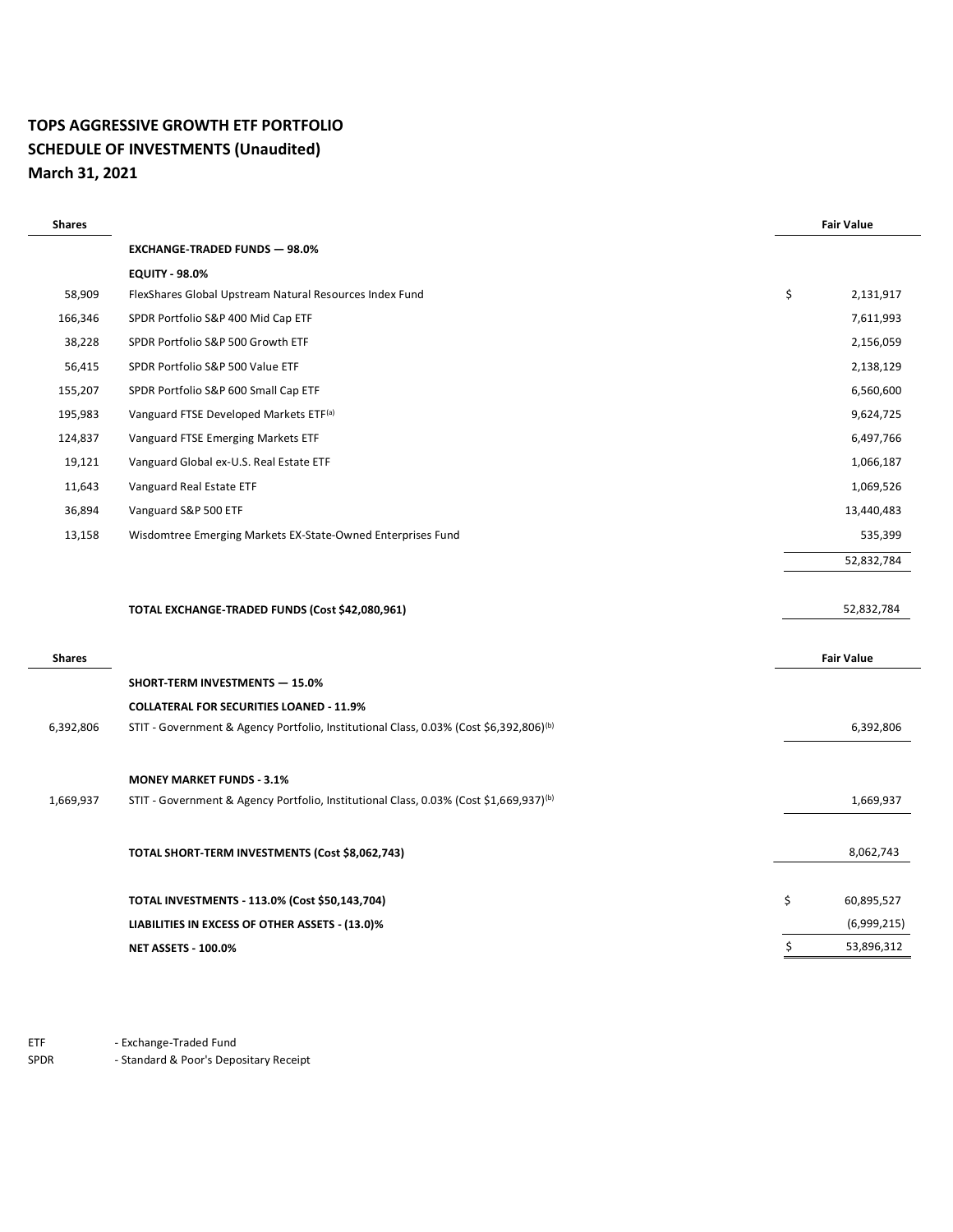# **TOPS AGGRESSIVE GROWTH ETF PORTFOLIO SCHEDULE OF INVESTMENTS (Unaudited) (Continued) March 31, 2021**

- (a) All or a portion of the security is on loan. The total fair value of the securities on loan as of March 31, 2021 was \$6,354,738. The loaned securities were secured with cash collateral of \$6,392,806 and non-cash collateral of \$94,353. The non-cash collateral consists of shortterm investments and long-term bonds and is held for benefit of the Portfolio at the Portfolio's custodian. The Portfolio cannot pledge or resell the collateral.
- (b) Rate disclosed is the seven day effective yield as of March 31, 2021.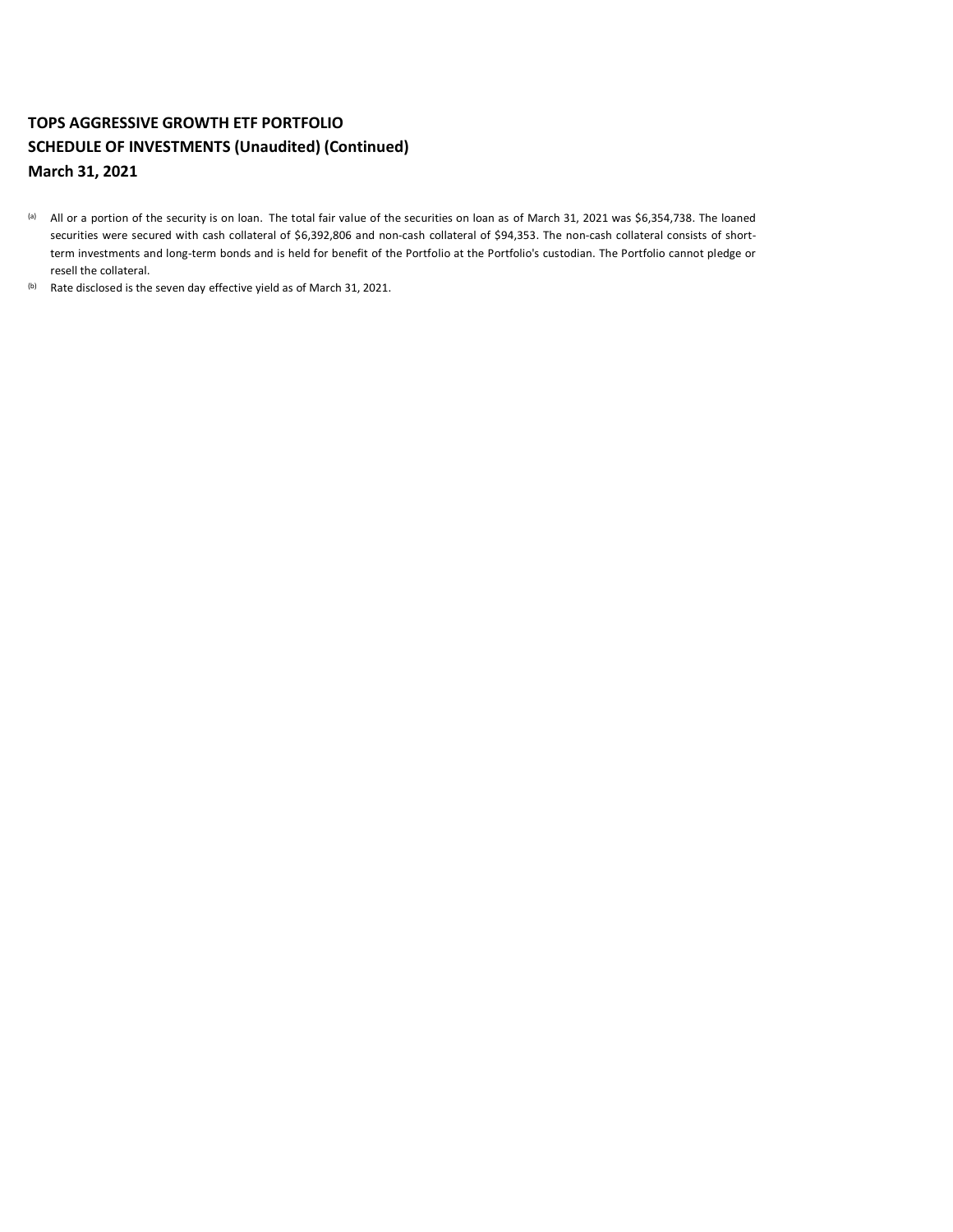# **TOPS BALANCED ETF PORTFOLIO SCHEDULE OF INVESTMENTS (Unaudited) March 31, 2021**

| <b>Shares</b> |                                                                                                    | <b>Fair Value</b> |
|---------------|----------------------------------------------------------------------------------------------------|-------------------|
|               | <b>EXCHANGE-TRADED FUNDS - 98.0%</b>                                                               |                   |
|               | <b>EQUITY - 49.9%</b>                                                                              |                   |
| 41,612        | FlexShares Global Upstream Natural Resources Index Fund                                            | \$<br>1,505,938   |
| 55,334        | SPDR Portfolio S&P 400 Mid Cap ETF(a)                                                              | 2,532,084         |
| 18,113        | SPDR Portfolio S&P 500 Growth ETF                                                                  | 1,021,573         |
| 93,021        | SPDR Portfolio S&P 500 Value ETF                                                                   | 3,525,496         |
| 48,105        | SPDR Portfolio S&P 600 Small Cap ETF                                                               | 2,033,398         |
| 82,009        | Vanguard FTSE Developed Markets ETF                                                                | 4,027,462         |
| 58,564        | Vanguard FTSE Emerging Markets ETF <sup>(a)</sup>                                                  | 3,048,256         |
| 27,065        | Vanguard Global ex-U.S. Real Estate ETF                                                            | 1,509,144         |
| 16,381        | Vanguard Real Estate ETF                                                                           | 1,504,759         |
| 12,535        | Vanguard S&P 500 ETF                                                                               | 4,566,501         |
|               |                                                                                                    | 25,274,611        |
|               | FIXED INCOME - 48.1%                                                                               |                   |
| 31,192        | iShares iBoxx \$ Investment Grade Corporate Bond ETF <sup>(a)</sup>                                | 4,056,520         |
| 66,162        | SPDR Bloomberg Barclays Investment Grade Floating Rate ETF                                         | 2,027,204         |
| 80,806        | SPDR Portfolio Short Term Corporate Bond ETF                                                       | 2,530,036         |
| 49,627        | VanEck Vectors J.P. Morgan EM Local Currency Bond ETF                                              | 1,522,556         |
| 22,535        | Vanguard Intermediate-Term Treasury ETF                                                            | 1,515,028         |
| 18,998        | Vanguard Mortgage-Backed Securities ETF <sup>(a)</sup>                                             | 1,013,923         |
| 117,808       | Vanguard Short-Term Inflation-Protected Securities ETF                                             | 6,071,824         |
| 49,322        | Vanguard Short-Term Treasury ETF                                                                   | 3,034,289         |
| 8,796         | Vanguard Total International Bond ETF <sup>(a)</sup>                                               | 502,428           |
| 40,718        | Xtrackers USD High Yield Corporate Bond ETF(a)                                                     | 2,035,493         |
|               |                                                                                                    | 24,309,301        |
|               |                                                                                                    |                   |
|               | TOTAL EXCHANGE-TRADED FUNDS (Cost \$43,317,020)                                                    | 49,583,912        |
| <b>Shares</b> |                                                                                                    | <b>Fair Value</b> |
|               | <b>SHORT-TERM INVESTMENTS - 8.4%</b>                                                               |                   |
|               | <b>COLLATERAL FOR SECURITIES LOANED - 6.4%</b>                                                     |                   |
| 3,216,487     | STIT - Government & Agency Portfolio, Institutional Class, 0.03% (Cost \$3,216,487) <sup>(b)</sup> | 3,216,487         |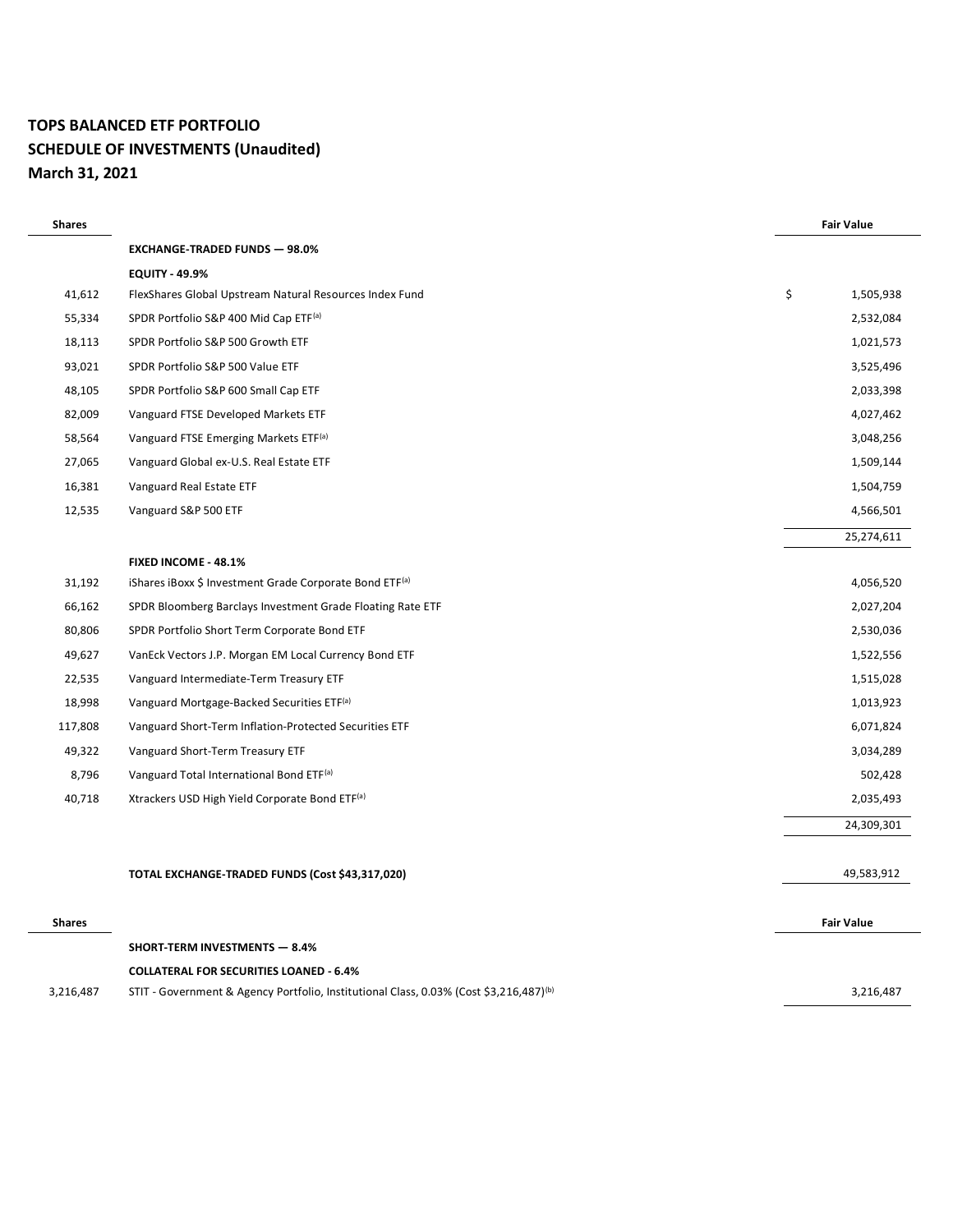#### **TOPS BALANCED ETF PORTFOLIO SCHEDULE OF INVESTMENTS (Unaudited) (Continued) March 31, 2021**

| <b>Shares</b> |                                                                                                    |    | <b>Fair Value</b> |
|---------------|----------------------------------------------------------------------------------------------------|----|-------------------|
|               | SHORT-TERM INVESTMENTS - 8.4% (Continued)                                                          |    |                   |
|               | <b>MONEY MARKET FUNDS - 2.0%</b>                                                                   |    |                   |
| 1,008,889     | STIT - Government & Agency Portfolio, Institutional Class, 0.03% (Cost \$1,008,889) <sup>(b)</sup> | Ś  | 1,008,889         |
|               |                                                                                                    |    |                   |
|               | TOTAL SHORT-TERM INVESTMENTS (Cost \$4,225,376)                                                    |    | 4,225,376         |
|               |                                                                                                    |    |                   |
|               | TOTAL INVESTMENTS - 106.4% (Cost \$47,542,396)                                                     | Ś. | 53,809,288        |
|               | LIABILITIES IN EXCESS OF OTHER ASSETS - (6.4)%                                                     |    | (3,239,550)       |
|               | <b>NET ASSETS - 100.0%</b>                                                                         |    | 50,569,738        |
|               |                                                                                                    |    |                   |

ETF - Exchange-Traded Fund

- (a) All or a portion of the security is on loan. The total fair value of the securities on loan as of March 31, 2021 was \$10,626,083. The loaned securities were secured with cash collateral of \$3,216,487 and non-cash collateral of \$7,648,006. The non-cash collateral consists of shortterm investments and long-term bonds and is held for benefit of the Portfolio at the Portfolio's custodian. The Portfolio cannot pledge or resell the collateral.
- (b) Rate disclosed is the seven day effective yield as of March 31, 2021.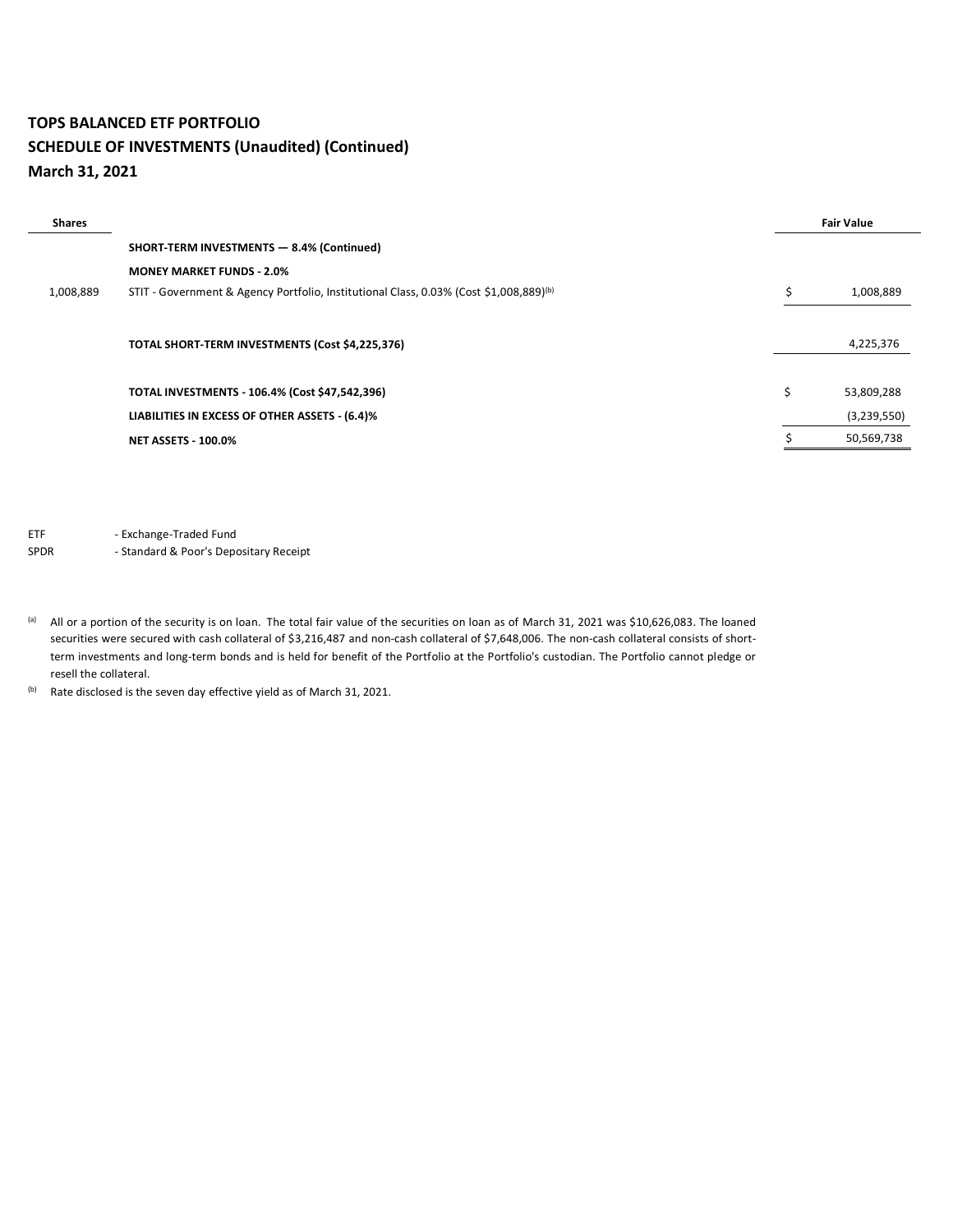# **TOPS CONSERVATIVE ETF PORTFOLIO SCHEDULE OF INVESTMENTS (Unaudited) March 31, 2021**

| <b>Shares</b> |                                                                                                                                                      | <b>Fair Value</b> |
|---------------|------------------------------------------------------------------------------------------------------------------------------------------------------|-------------------|
|               | <b>EXCHANGE-TRADED FUNDS - 98.1%</b>                                                                                                                 |                   |
|               | <b>EQUITY - 30.1%</b>                                                                                                                                |                   |
| 11,297        | FlexShares Global Upstream Natural Resources Index Fund                                                                                              | \$<br>408,838     |
| 18,373        | SPDR Portfolio S&P 400 Mid Cap ETF                                                                                                                   | 840,748           |
| 7,377         | SPDR Portfolio S&P 500 Growth ETF                                                                                                                    | 416,063           |
| 21,872        | SPDR Portfolio S&P 500 Value ETF                                                                                                                     | 828,949           |
| 10,001        | SPDR Portfolio S&P 600 Small Cap ETF                                                                                                                 | 422,742           |
| 21,046        | Vanguard FTSE Developed Markets ETF                                                                                                                  | 1,033,570         |
| 4,022         | Vanguard FTSE Emerging Markets ETF <sup>(a)</sup>                                                                                                    | 209,345           |
| 7,436         | Vanguard Global ex-U.S. Real Estate ETF                                                                                                              | 414,631           |
| 4,468         | Vanguard Real Estate ETF                                                                                                                             | 410,430           |
| 3,430         | Vanguard S&P 500 ETF                                                                                                                                 | 1,249,550         |
|               |                                                                                                                                                      | 6,234,866         |
|               | FIXED INCOME - 68.0%                                                                                                                                 |                   |
| 11,202        | iShares iBoxx \$ Investment Grade Corporate Bond ETF <sup>(a)</sup>                                                                                  | 1,456,820         |
| 8,137         | PIMCO Enhanced Short Maturity Active ETF                                                                                                             | 829,242           |
| 40,606        | SPDR Bloomberg Barclays Investment Grade Floating Rate ETF <sup>(a)</sup>                                                                            | 1,244,168         |
| 59,644        | SPDR Portfolio Short Term Corporate Bond ETF                                                                                                         | 1,867,454         |
| 13,536        | VanEck Vectors J.P. Morgan EM Local Currency Bond ETF                                                                                                | 415,284           |
| 15,367        | Vanguard Intermediate-Term Treasury ETF                                                                                                              | 1,033,123         |
| 7,773         | Vanguard Mortgage-Backed Securities ETF <sup>(a)</sup>                                                                                               | 414,845           |
| 64,367        | Vanguard Short-Term Inflation-Protected Securities ETF                                                                                               | 3,317,475         |
| 30,326        | Vanguard Short-Term Treasury ETF                                                                                                                     | 1,865,656         |
| 14,483        | Vanguard Total International Bond ETF(a)                                                                                                             | 827,269           |
| 16,637        | Xtrackers USD High Yield Corporate Bond ETF(a)                                                                                                       | 831,684           |
|               |                                                                                                                                                      | 14,103,020        |
|               |                                                                                                                                                      |                   |
|               | TOTAL EXCHANGE-TRADED FUNDS (Cost \$18,414,444)                                                                                                      | 20,337,886        |
|               |                                                                                                                                                      |                   |
| <b>Shares</b> |                                                                                                                                                      | <b>Fair Value</b> |
|               | <b>SHORT-TERM INVESTMENTS - 11.5%</b>                                                                                                                |                   |
| 1,933,702     | <b>COLLATERAL FOR SECURITIES LOANED - 9.3%</b><br>STIT - Government & Agency Portfolio, Institutional Class, 0.03% (Cost \$1,933,702) <sup>(b)</sup> | 1,933,702         |
|               |                                                                                                                                                      |                   |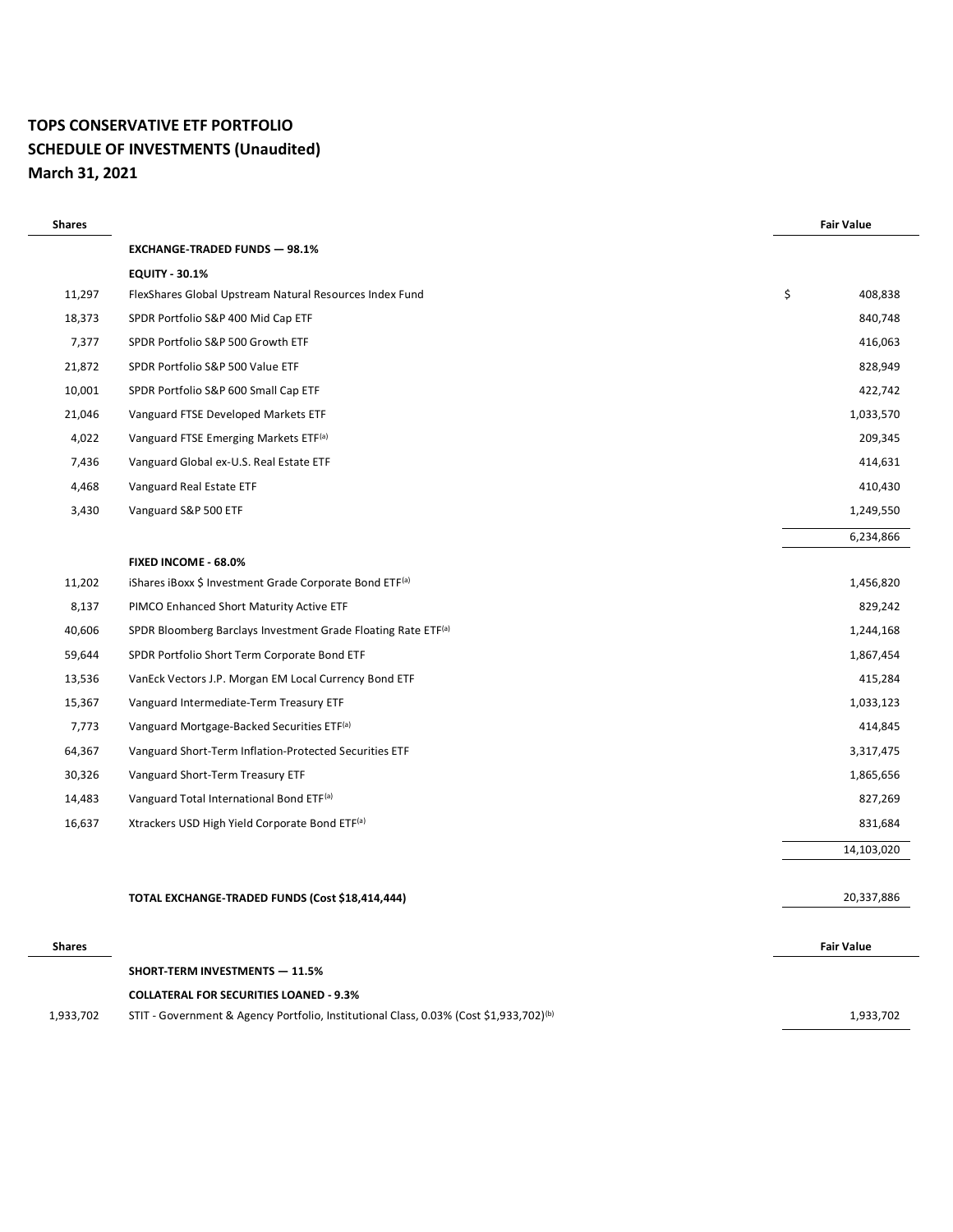#### **TOPS CONSERVATIVE ETF PORTFOLIO SCHEDULE OF INVESTMENTS (Unaudited) (Continued) March 31, 2021**

| <b>Shares</b> |                                                                                                  |    | <b>Fair Value</b> |
|---------------|--------------------------------------------------------------------------------------------------|----|-------------------|
|               | SHORT-TERM INVESTMENTS - 11.5% (Continued)                                                       |    |                   |
|               | <b>MONEY MARKET FUNDS - 2.2%</b>                                                                 |    |                   |
| 459,873       | STIT - Government & Agency Portfolio, Institutional Class, 0.03% (Cost \$459,873) <sup>(b)</sup> | Ś. | 459,873           |
|               |                                                                                                  |    |                   |
|               | TOTAL SHORT-TERM INVESTMENTS (Cost \$2,393,575)                                                  |    | 2,393,575         |
|               |                                                                                                  |    |                   |
|               | TOTAL INVESTMENTS - 109.6% (Cost \$20,808,019)                                                   | Ś. | 22,731,461        |
|               | LIABILITIES IN EXCESS OF OTHER ASSETS - (9.6)%                                                   |    | (1,983,064)       |
|               | <b>NET ASSETS - 100.0%</b>                                                                       |    | 20,748,397        |
|               |                                                                                                  |    |                   |

ETF - Exchange-Traded Fund

SPDR - Standard & Poor's Depositary Receipt

(a) All or a portion of the security is on loan. The total fair value of the securities on loan as of March 31, 2021 was \$3,841,456. The loaned securities were secured with cash collateral of \$1,933,702 and non-cash collateral of \$1,996,563. The non-cash collateral consists of shortterm investments and long-term bonds and is held for benefit of the Portfolio at the Portfolio's custodian. The Portfolio cannot pledge or resell the collateral.

(b) Rate disclosed is the seven day effective yield as of March 31, 2021.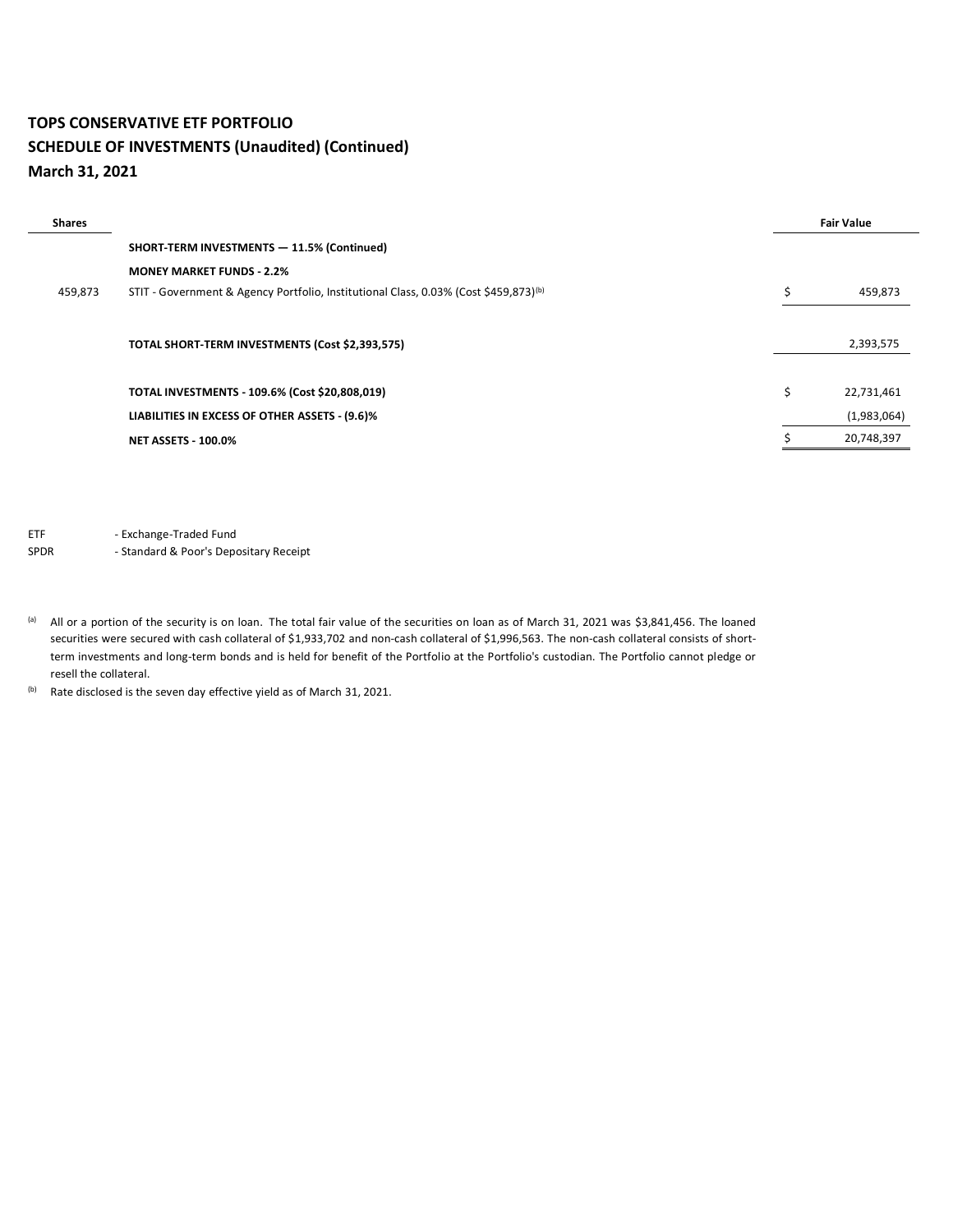# **TOPS GROWTH ETF PORTFOLIO SCHEDULE OF INVESTMENTS (Unaudited) March 31, 2021**

| <b>Shares</b> |                                                                                                    | <b>Fair Value</b> |
|---------------|----------------------------------------------------------------------------------------------------|-------------------|
|               | <b>EXCHANGE-TRADED FUNDS - 98.0%</b>                                                               |                   |
|               | <b>EQUITY - 85.0%</b>                                                                              |                   |
| 68,902        | FlexShares Global Upstream Natural Resources Index Fund                                            | \$<br>2,493,563   |
| 150,450       | SPDR Portfolio S&P 400 Mid Cap ETF                                                                 | 6,884,592         |
| 44,987        | SPDR Portfolio S&P 500 Growth ETF                                                                  | 2,537,267         |
| 82,520        | SPDR Portfolio S&P 500 Value ETF                                                                   | 3,127,508         |
| 118,739       | SPDR Portfolio S&P 600 Small Cap ETF                                                               | 5,019,098         |
| 216,005       | Vanguard FTSE Developed Markets ETF                                                                | 10,608,006        |
| 109,181       | Vanguard FTSE Emerging Markets ETF <sup>(a)</sup>                                                  | 5,682,871         |
| 33,780        | Vanguard Global ex-U.S. Real Estate ETF                                                            | 1,883,573         |
| 13,562        | Vanguard Real Estate ETF                                                                           | 1,245,805         |
| 36,283        | Vanguard S&P 500 ETF                                                                               | 13,217,896        |
| 15,484        | Wisdomtree Emerging Markets EX-State-Owned Enterprises Fund                                        | 630,044           |
|               |                                                                                                    | 53,330,223        |
|               | FIXED INCOME - 13.0%                                                                               |                   |
| 9,689         | iShares iBoxx \$ Investment Grade Corporate Bond ETF(a)                                            | 1,260,054         |
| 41,086        | VanEck Vectors J.P. Morgan EM Local Currency Bond ETF                                              | 1,260,518         |
| 11,796        | Vanguard Mortgage-Backed Securities ETF(a)                                                         | 629,553           |
| 36,575        | Vanguard Short-Term Inflation-Protected Securities ETF                                             | 1,885,076         |
| 20,454        | Vanguard Short-Term Treasury ETF                                                                   | 1,258,330         |
| 37,928        | Xtrackers USD High Yield Corporate Bond ETF <sup>(a)</sup>                                         | 1,896,021         |
|               |                                                                                                    | 8,189,552         |
|               |                                                                                                    |                   |
|               | TOTAL EXCHANGE-TRADED FUNDS (Cost \$48,564,546)                                                    | 61,519,775        |
| <b>Shares</b> |                                                                                                    | <b>Fair Value</b> |
|               | <b>SHORT-TERM INVESTMENTS - 3.6%</b>                                                               |                   |
|               | <b>COLLATERAL FOR SECURITIES LOANED - 1.6%</b>                                                     |                   |
| 1,001,395     | STIT - Government & Agency Portfolio, Institutional Class, 0.03% (Cost \$1,001,395) <sup>(b)</sup> | 1,001,395         |
|               |                                                                                                    |                   |
|               | <b>MONEY MARKET FUNDS - 2.0%</b>                                                                   |                   |
| 1,258,379     | STIT - Government & Agency Portfolio, Institutional Class, 0.03% (Cost \$1,258,379) <sup>(b)</sup> | 1,258,379         |
|               |                                                                                                    |                   |
|               | TOTAL SHORT-TERM INVESTMENTS (Cost \$2,259,774)                                                    | 2,259,774         |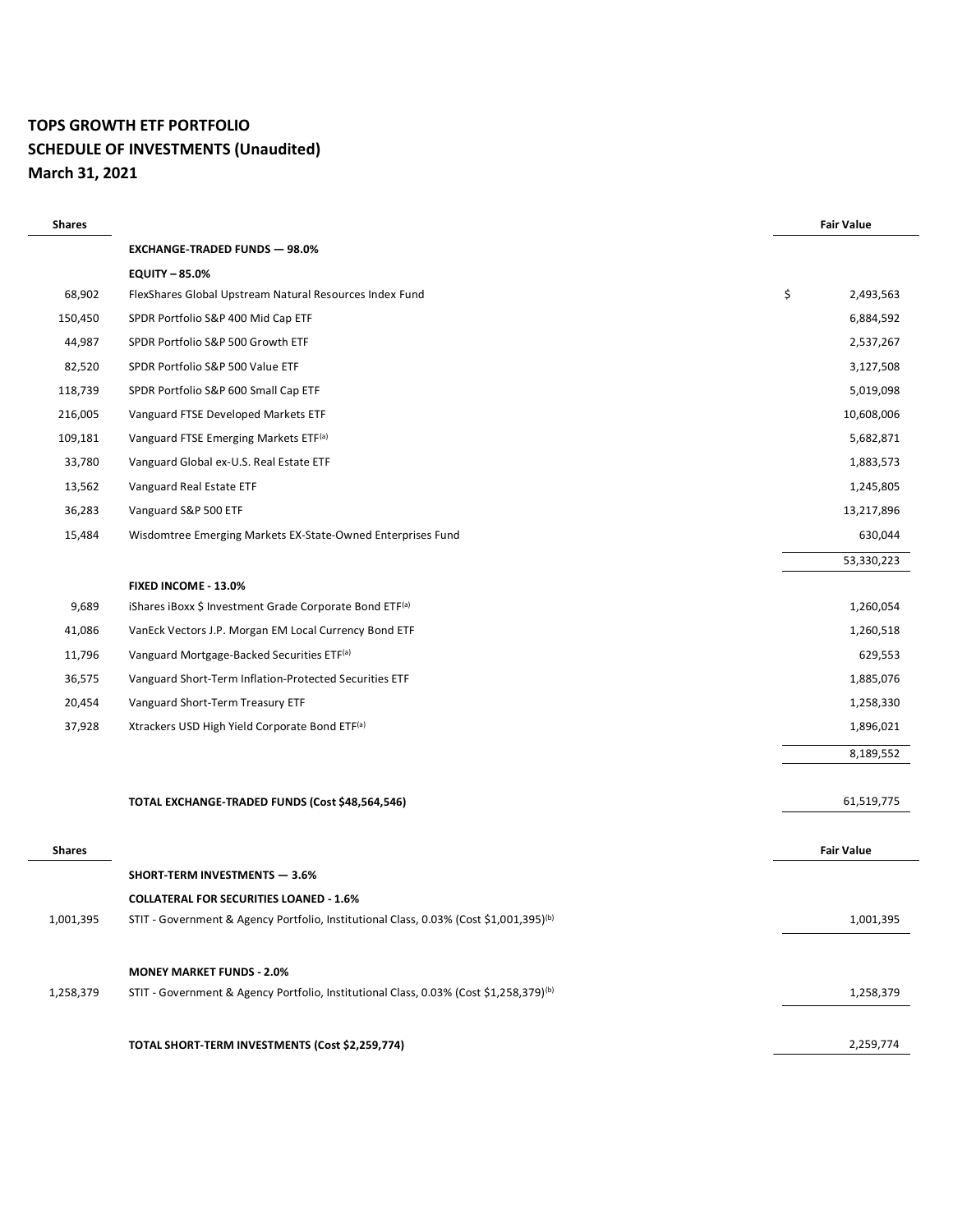# **TOPS GROWTH ETF PORTFOLIO SCHEDULE OF INVESTMENTS (Unaudited) (Continued) March 31, 2021**

| <b>Shares</b> |                                                | <b>Fair Value</b> |
|---------------|------------------------------------------------|-------------------|
|               | TOTAL INVESTMENTS - 101.6% (Cost \$50,824,320) | 63,779,549        |
|               | LIABILITIES IN EXCESS OF OTHER ASSETS - (1.6)% | (1,024,848)       |
|               | <b>NET ASSETS - 100.0%</b>                     | 62,754,701        |

ETF - Exchange-Traded Fund

#### SPDR - Standard & Poor's Depositary Receipt

(a) All or a portion of the security is on loan. The total fair value of the securities on loan as of March 31, 2021 was \$9,360,379. The loaned securities were secured with cash collateral of \$1,001,395 and non-cash collateral of \$8,581,052. The non-cash collateral consists of shortterm investments and long-term bonds and is held for benefit of the Portfolio at the Portfolio's custodian. The Portfolio cannot pledge or resell the collateral.

(b) Rate disclosed is the seven day effective yield as of March 31, 2021.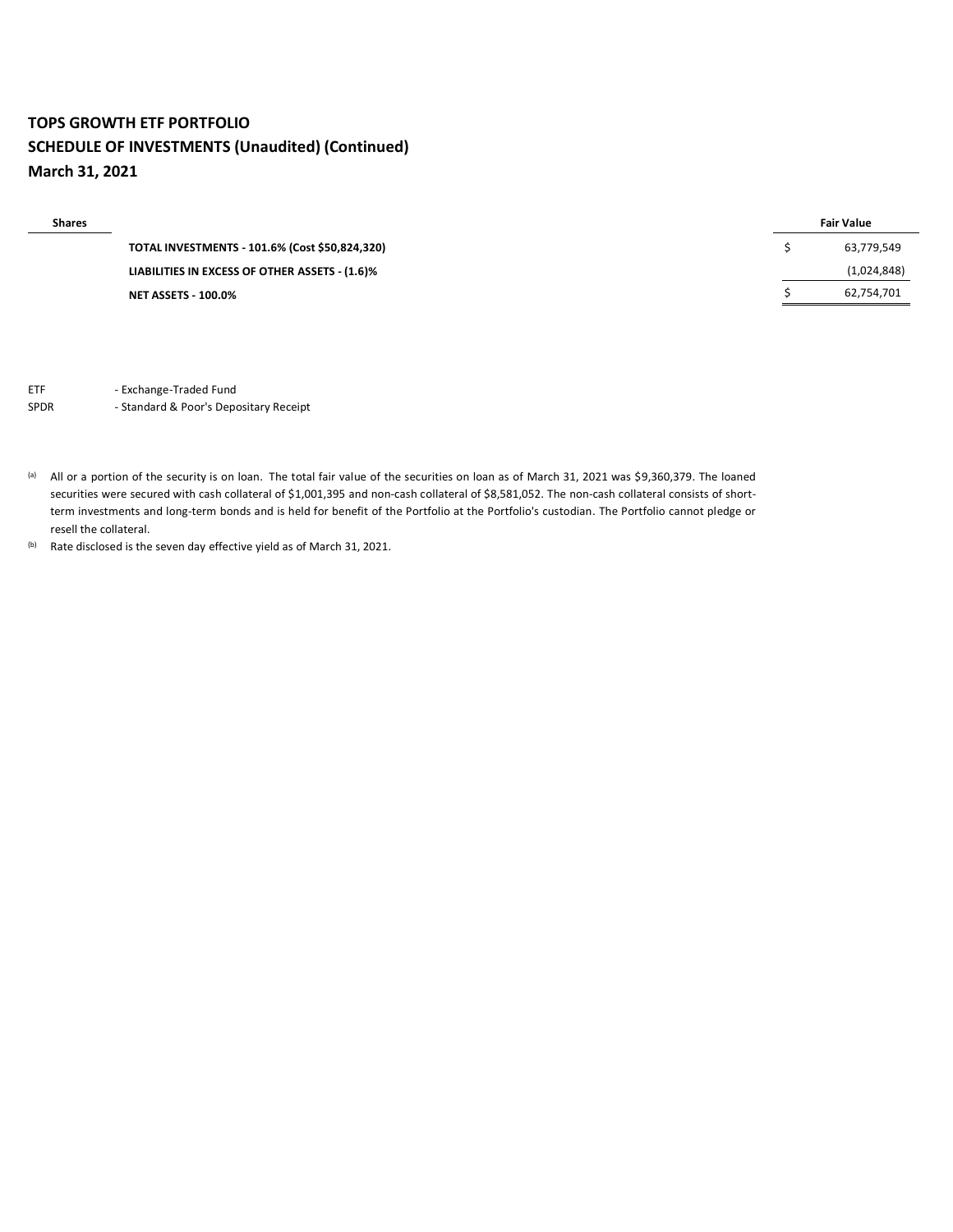## **TOPS MODERATE GROWTH ETF PORTFOLIO SCHEDULE OF INVESTMENTS (Unaudited) March 31, 2021**

| <b>Shares</b> |                                                                                                    | <b>Fair Value</b> |            |
|---------------|----------------------------------------------------------------------------------------------------|-------------------|------------|
|               | <b>EXCHANGE-TRADED FUNDS - 98.0%</b>                                                               |                   |            |
|               | <b>EQUITY - 64.9%</b>                                                                              |                   |            |
| 84,801        | FlexShares Global Upstream Natural Resources Index Fund                                            | \$                | 3,068,948  |
| 134,665       | SPDR Portfolio S&P 400 Mid Cap ETF(a)                                                              |                   | 6,162,270  |
| 27,683        | SPDR Portfolio S&P 500 Growth ETF                                                                  |                   | 1,561,321  |
| 60,929        | SPDR Portfolio S&P 500 Value ETF <sup>(a)</sup>                                                    |                   | 2,309,209  |
| 109,477       | SPDR Portfolio S&P 600 Small Cap ETF                                                               |                   | 4,627,593  |
| 187,650       | Vanguard FTSE Developed Markets ETF                                                                |                   | 9,215,492  |
| 104,511       | Vanguard FTSE Emerging Markets ETF <sup>(a)</sup>                                                  |                   | 5,439,798  |
| 41,538        | Vanguard Global ex-U.S. Real Estate ETF                                                            |                   | 2,316,159  |
| 16,691        | Vanguard Real Estate ETF                                                                           |                   | 1,533,235  |
| 38,235        | Vanguard S&P 500 ETF                                                                               |                   | 13,929,010 |
|               |                                                                                                    |                   | 50,163,035 |
|               | FIXED INCOME - 33.1%                                                                               |                   |            |
| 29,888        | iShares iBoxx \$ Investment Grade Corporate Bond ETF(a)                                            |                   | 3,886,934  |
| 222,790       | SPDR Portfolio Short Term Corporate Bond ETF                                                       |                   | 6,975,556  |
| 50,565        | VanEck Vectors J.P. Morgan EM Local Currency Bond ETF                                              |                   | 1,551,334  |
| 11,480        | Vanguard Intermediate-Term Treasury ETF                                                            |                   | 771,800    |
| 29,035        | Vanguard Mortgage-Backed Securities ETF <sup>(a)</sup>                                             |                   | 1,549,598  |
| 90,025        | Vanguard Short-Term Inflation-Protected Securities ETF                                             |                   | 4,639,889  |
| 25,172        | Vanguard Short-Term Treasury ETF                                                                   |                   | 1,548,581  |
| 13,524        | Vanguard Total International Bond ETF <sup>(a)</sup>                                               |                   | 772,491    |
| 77,684        | Xtrackers USD High Yield Corporate Bond ETF(a)                                                     |                   | 3,883,423  |
|               |                                                                                                    |                   | 25,579,606 |
|               |                                                                                                    |                   |            |
|               | TOTAL EXCHANGE-TRADED FUNDS (Cost \$62,591,625)                                                    |                   | 75,742,641 |
|               |                                                                                                    |                   |            |
| <b>Shares</b> |                                                                                                    | <b>Fair Value</b> |            |
|               | <b>SHORT-TERM INVESTMENTS - 9.2%</b>                                                               |                   |            |
|               | <b>COLLATERAL FOR SECURITIES LOANED - 7.2%</b>                                                     |                   |            |
| 5,577,172     | STIT - Government & Agency Portfolio, Institutional Class, 0.03% (Cost \$5,577,172) <sup>(b)</sup> |                   | 5,577,172  |
|               | <b>MONEY MARKET FUNDS - 2.0%</b>                                                                   |                   |            |
| 1,527,571     | STIT - Government & Agency Portfolio, Institutional Class, 0.03% (Cost \$1,527,571) <sup>(b)</sup> |                   | 1,527,571  |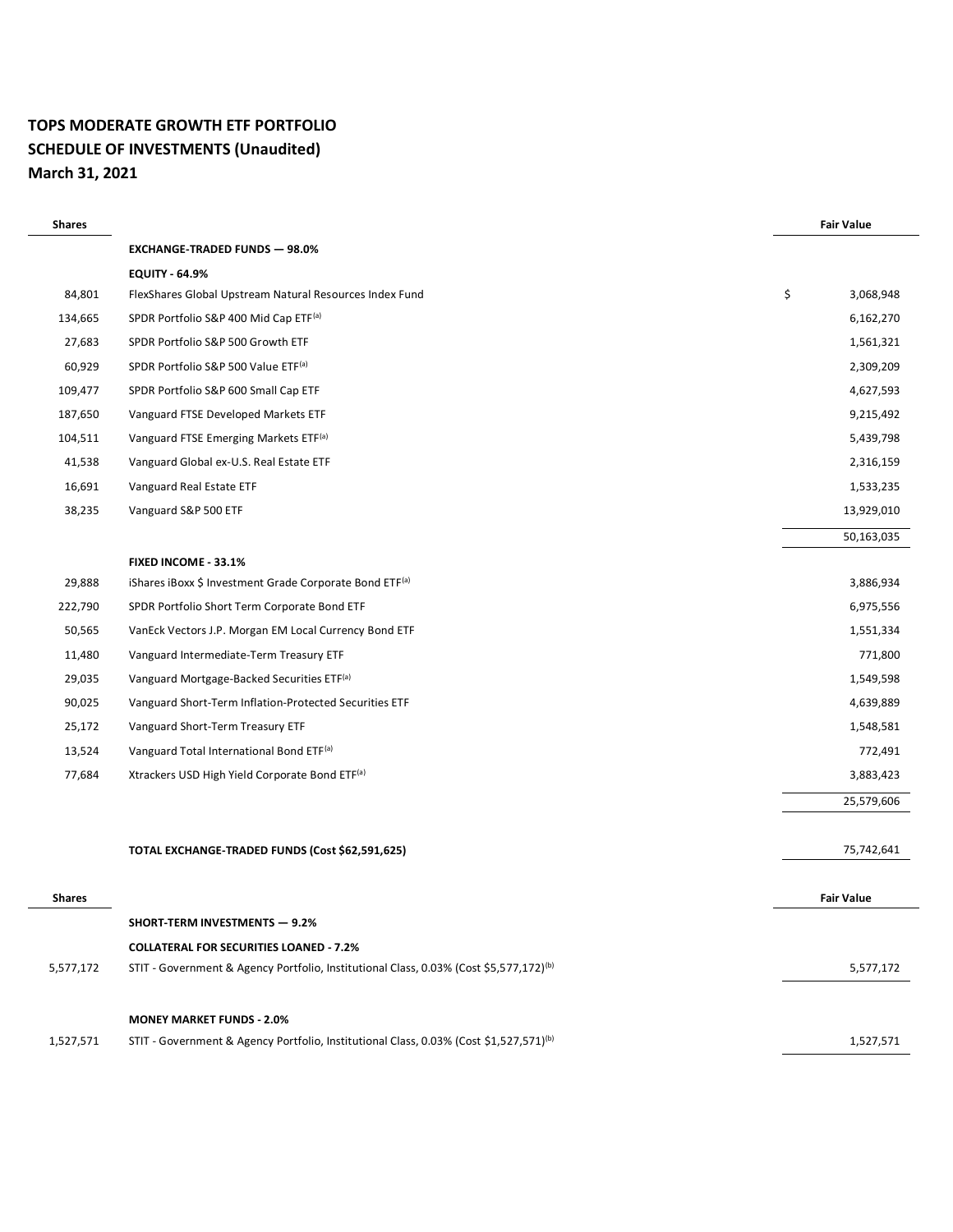# **TOPS MODERATE GROWTH ETF PORTFOLIO SCHEDULE OF INVESTMENTS (Unaudited) (Continued) March 31, 2021**

| <b>Shares</b> |                                                 | <b>Fair Value</b> |  |
|---------------|-------------------------------------------------|-------------------|--|
|               | SHORT-TERM INVESTMENTS - 9.2% (Continued)       |                   |  |
|               | TOTAL SHORT-TERM INVESTMENTS (Cost \$7,104,743) | 7,104,743         |  |
|               |                                                 |                   |  |
|               | TOTAL INVESTMENTS - 107.2% (Cost \$69,696,368)  | 82,847,384        |  |
|               | LIABILITIES IN EXCESS OF OTHER ASSETS - (7.2)%  | (5,584,361)       |  |
|               | <b>NET ASSETS - 100.0%</b>                      | 77,263,023        |  |

ETF - Exchange-Traded Fund

SPDR - Standard & Poor's Depositary Receipt

(a) All or a portion of the security is on loan. The total fair value of the securities on loan as of March 31, 2021 was \$15,851,940. The loaned securities were secured with cash collateral of \$5,577,172 and non-cash collateral of \$10,637,699. The non-cash collateral consists of shortterm investments and long-term bonds and is held for benefit of the Portfolio at the Portfolio's custodian. The Portfolio cannot pledge or resell the collateral.

(b) Rate disclosed is the seven day effective yield as of March 31, 2021.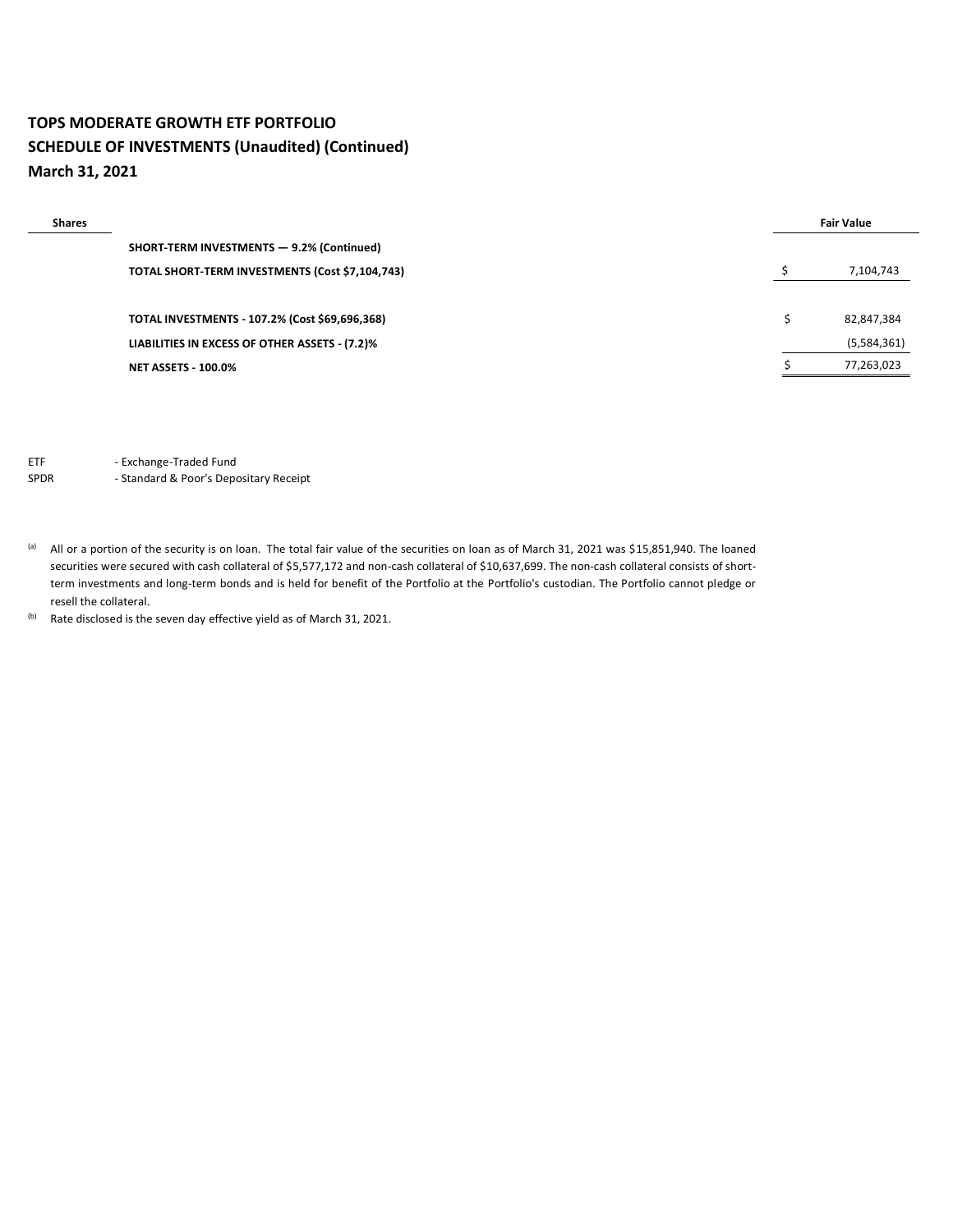### **TOPS MANAGED RISK BALANCED ETF PORTFOLIO SCHEDULE OF INVESTMENTS (Unaudited) March 31, 2021**

| <b>Shares</b> |                                                                                                     | <b>Fair Value</b> |
|---------------|-----------------------------------------------------------------------------------------------------|-------------------|
|               | <b>EXCHANGE-TRADED FUNDS - 88.3%</b>                                                                |                   |
|               | <b>EQUITY - 45.0%</b>                                                                               |                   |
| 351,568       | FlexShares Global Upstream Natural Resources Index Fund                                             | \$<br>12,723,246  |
| 465,281       | SPDR Portfolio S&P 400 Mid Cap ETF                                                                  | 21,291,259        |
| 153,024       | SPDR Portfolio S&P 500 Growth ETF <sup>(a)</sup>                                                    | 8,630,554         |
| 785,861       | SPDR Portfolio S&P 500 Value ETF                                                                    | 29,784,131        |
| 402,880       | SPDR Portfolio S&P 600 Small Cap ETF                                                                | 17,029,738        |
| 691,505       | Vanguard FTSE Developed Markets ETF                                                                 | 33,959,810        |
| 495,211       | Vanguard FTSE Emerging Markets ETF <sup>(a)</sup>                                                   | 25,775,733        |
| 229,614       | Vanguard Global ex-U.S. Real Estate ETF                                                             | 12,803,277        |
| 138,386       | Vanguard Real Estate ETF                                                                            | 12,712,138        |
| 105,897       | Vanguard S&P 500 ETF                                                                                | 38,578,276        |
|               |                                                                                                     | 213,288,162       |
|               | FIXED INCOME - 43.3%                                                                                |                   |
| 264,319       | iShares iBoxx \$ Investment Grade Corporate Bond ETF <sup>(a)</sup>                                 | 34,374,686        |
| 558,965       | SPDR Bloomberg Barclays Investment Grade Floating Rate ETF                                          | 17,126,688        |
| 684,195       | SPDR Portfolio Short Term Corporate Bond ETF                                                        | 21,422,145        |
| 419,247       | VanEck Vectors J.P. Morgan EM Local Currency Bond ETF                                               | 12,862,498        |
| 190,389       | Vanguard Intermediate-Term Treasury ETF                                                             | 12,799,852        |
| 160,525       | Vanguard Mortgage-Backed Securities ETF                                                             | 8,567,219         |
| 993,177       | Vanguard Short-Term Inflation-Protected Securities ETF                                              | 51,188,343        |
| 417,453       | Vanguard Short-Term Treasury ETF                                                                    | 25,681,709        |
| 75,078        | Vanguard Total International Bond ETF <sup>(a)</sup>                                                | 4,288,455         |
| 343,535       | Xtrackers USD High Yield Corporate Bond ETF(a)                                                      | 17,173,315        |
|               |                                                                                                     | 205,484,910       |
|               |                                                                                                     |                   |
|               | TOTAL EXCHANGE-TRADED FUNDS (Cost \$345,578,174)                                                    | 418,773,072       |
| <b>Shares</b> |                                                                                                     | <b>Fair Value</b> |
|               | SHORT-TERM INVESTMENTS - 20.4%                                                                      |                   |
|               | <b>COLLATERAL FOR SECURITIES LOANED - 8.8%</b>                                                      |                   |
| 41,561,301    | STIT - Government & Agency Portfolio, Institutional Class, 0.03% (Cost \$41,561,301) <sup>(b)</sup> | 41,561,301        |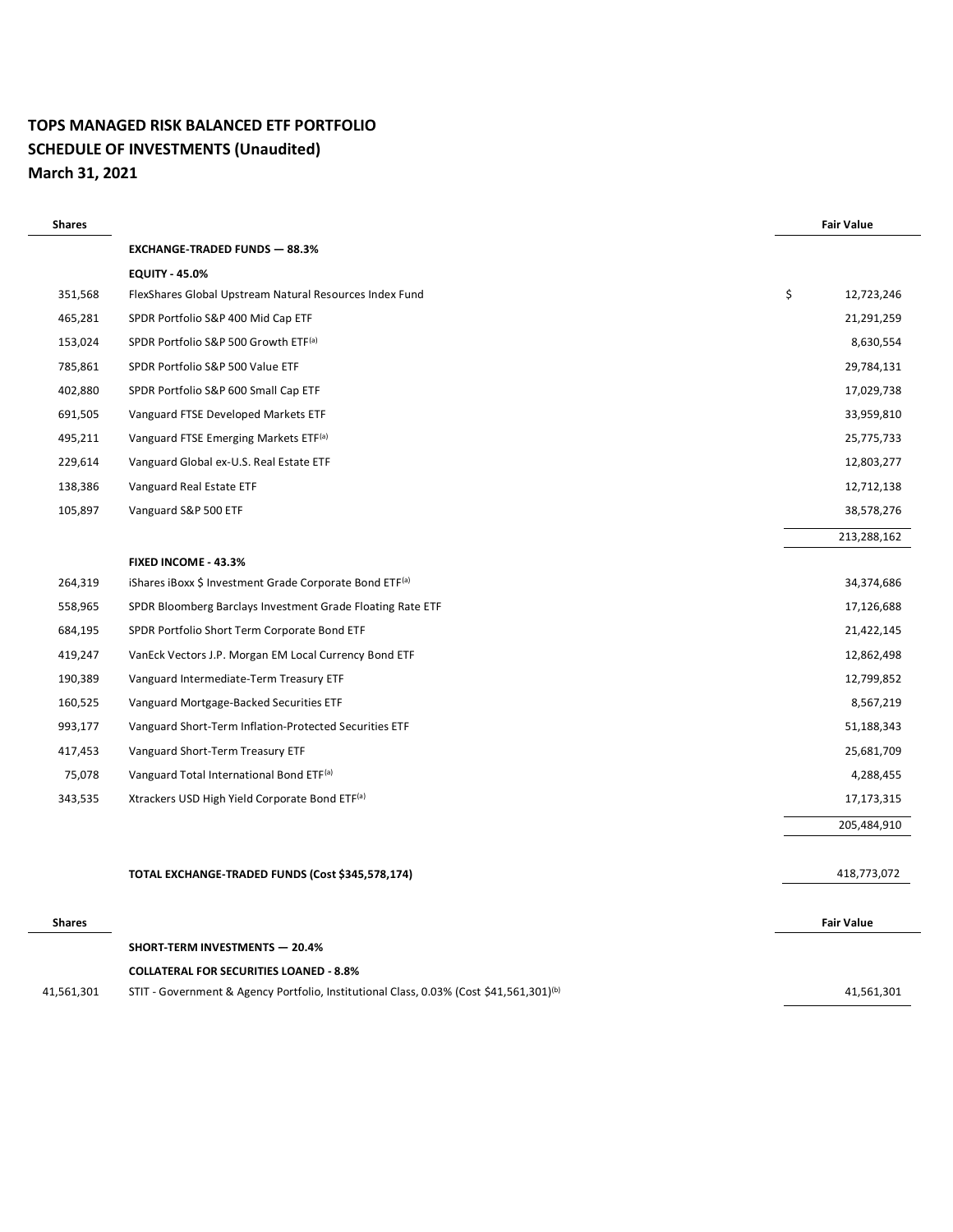### **TOPS MANAGED RISK BALANCED ETF PORTFOLIO SCHEDULE OF INVESTMENTS (Unaudited) (Continued) March 31, 2021**

| <b>Shares</b> |                                                                                                     |    | <b>Fair Value</b> |
|---------------|-----------------------------------------------------------------------------------------------------|----|-------------------|
|               | SHORT-TERM INVESTMENTS - 20.4% (Continued)                                                          |    |                   |
|               | <b>MONEY MARKET FUNDS - 11.6%</b>                                                                   |    |                   |
| 55,213,091    | STIT - Government & Agency Portfolio, Institutional Class, 0.03% (Cost \$55,213,091) <sup>(b)</sup> |    | 55,213,091        |
|               |                                                                                                     |    |                   |
|               | TOTAL SHORT-TERM INVESTMENTS (Cost \$96,774,392)                                                    |    | 96,774,392        |
|               |                                                                                                     |    |                   |
|               | TOTAL INVESTMENTS - 108.7% (Cost \$442,352,566)                                                     | Ś. | 515,547,464       |
|               | LIABILITIES IN EXCESS OF OTHER ASSETS - (8.7)%                                                      |    | (41, 357, 084)    |
|               | <b>NET ASSETS - 100.0%</b>                                                                          |    | 474,190,380       |

#### **OPEN FUTURES CONTRACTS**

| Number of        |                                                           |                   |                                | <b>Unrealized Appreciation</b> |
|------------------|-----------------------------------------------------------|-------------------|--------------------------------|--------------------------------|
| <b>Contracts</b> | <b>Open Long Futures Contracts</b>                        | <b>Expiration</b> | Notional Amount <sup>(c)</sup> | (Depreciation)                 |
| 210              | <b>CBOT 5 Year US Treasury Note</b>                       | 06/30/2021        | \$25,913,580                   | (333, 138)                     |
| 3                | CME E-Mini Russell 2000 Index Futures                     | 06/18/2021        | 333,375                        | 2,545                          |
| 10               | <b>CME E-Mini Standard &amp; Poor's 500 Index Futures</b> | 06/18/2021        | 1,983,700                      | 11,212                         |
|                  | CME E-Mini Standard & Poor's MidCap 400 Index Futures     | 06/18/2021        | 521,060                        | 3,460                          |
| 9                | ICE US Mini MSCI EAFE Index Futures                       | 06/18/2021        | 986,400                        | 765                            |
| 14               | ICE US MSCI Emerging Markets EM Index Futures             | 06/18/2021        | 925,750                        | 11,020                         |
|                  | <b>TOTAL FUTURES CONTRACTS</b>                            |                   |                                | (304, 136)                     |

ETF - Exchange-Traded Fund

- (a) All or a portion of the security is on loan. The total fair value of the securities on loan as of March 31, 2021 was \$73,010,933. The loaned securities were secured with cash collateral of \$41,561,301 and non-cash collateral of \$33,065,701. The non-cash collateral consists of short-term investments and long-term bonds and is held for benefit of the Portfolio at the Portfolio's custodian. The Portfolio cannot pledge or resell the collateral.
- (b) Rate disclosed is the seven day effective yield as of March 31, 2021.
- (c) The amounts shown are the underlying reference notional amounts to stock exchange indices and equities upon which the fair value of the futures contracts held by the Fund are based. Notional values do not represent the current fair value of, and are not necessarily indicative of the future cash flows of the Fund's futures contracts. Further, the underlying price changes in relation to the variables specified by the notional values affects the fair value of these derivative financial instruments. The notional values as set forth within this schedule do not purport to represent economic value at risk to the Fund.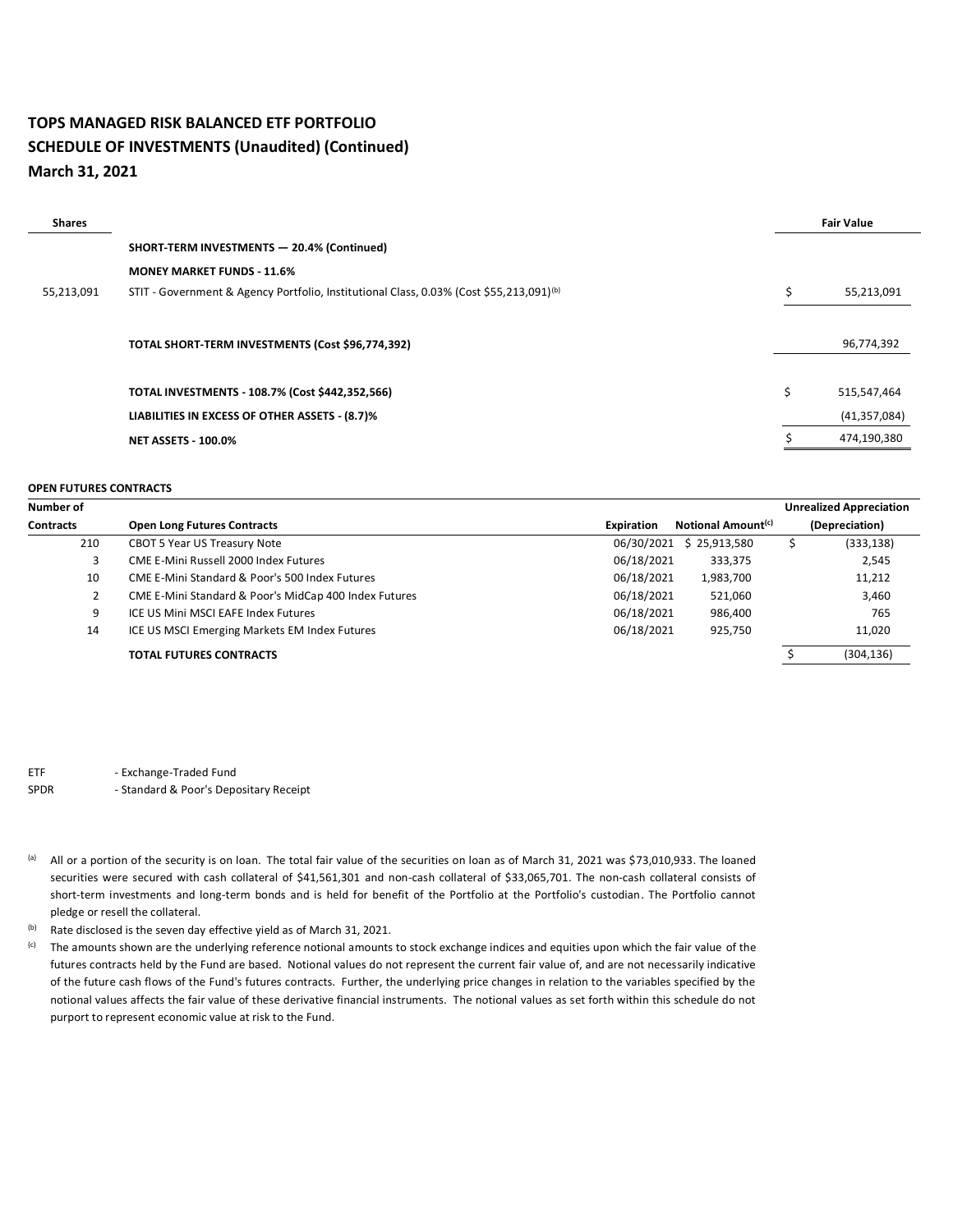# **TOPS MANAGED RISK GROWTH ETF PORTFOLIO SCHEDULE OF INVESTMENTS (Unaudited) March 31, 2021**

| <b>Shares</b> |                                                                                                     | <b>Fair Value</b> |
|---------------|-----------------------------------------------------------------------------------------------------|-------------------|
|               | <b>EXCHANGE-TRADED FUNDS - 88.3%</b>                                                                |                   |
|               | <b>EQUITY - 76.5%</b>                                                                               |                   |
| 791,904       | FlexShares Global Upstream Natural Resources Index Fund                                             | \$<br>28,659,006  |
| 1,728,960     | SPDR Portfolio S&P 400 Mid Cap ETF(a)                                                               | 79,117,210        |
| 517,026       | SPDR Portfolio S&P 500 Growth ETF <sup>(a)</sup>                                                    | 29,160,266        |
| 948,283       | SPDR Portfolio S&P 500 Value ETF                                                                    | 35,939,926        |
| 1,361,089     | SPDR Portfolio S&P 600 Small Cap ETF                                                                | 57,533,232        |
| 2,482,404     | Vanguard FTSE Developed Markets ETF                                                                 | 121,910,860       |
| 1,254,766     | Vanguard FTSE Emerging Markets ETF <sup>(a)</sup>                                                   | 65,310,570        |
| 387,899       | Vanguard Global ex-U.S. Real Estate ETF                                                             | 21,629,248        |
| 155,844       | Vanguard Real Estate ETF                                                                            | 14,315,830        |
| 416,530       | Vanguard S&P 500 ETF                                                                                | 151,741,879       |
| 177,966       | Wisdomtree Emerging Markets EX-State-Owned Enterprises Fund                                         | 7,241,437         |
|               |                                                                                                     | 612,559,464       |
|               | FIXED INCOME - 11.8%                                                                                |                   |
| 111,412       | iShares iBoxx \$ Investment Grade Corporate Bond ETF(a)                                             | 14,489,131        |
| 472,175       | VanEck Vectors J.P. Morgan EM Local Currency Bond ETF                                               | 14,486,329        |
| 135,362       | Vanguard Mortgage-Backed Securities ETF                                                             | 7,224,270         |
| 420,349       | Vanguard Short-Term Inflation-Protected Securities ETF                                              | 21,664,787        |
| 235,815       | Vanguard Short-Term Treasury ETF                                                                    | 14,507,339        |
| 435,267       | Xtrackers USD High Yield Corporate Bond ETF <sup>(a)</sup>                                          | 21,758,997        |
|               |                                                                                                     | 94,130,853        |
|               | TOTAL EXCHANGE-TRADED FUNDS (Cost \$502,976,952)                                                    | 706,690,317       |
|               |                                                                                                     |                   |
| <b>Shares</b> |                                                                                                     | <b>Fair Value</b> |
|               | <b>SHORT-TERM INVESTMENTS - 19.8%</b>                                                               |                   |
|               | <b>COLLATERAL FOR SECURITIES LOANED - 8.6%</b>                                                      |                   |
| 69,166,385    | STIT - Government & Agency Portfolio, Institutional Class, 0.03% (Cost \$69,166,385) <sup>(b)</sup> | 69,166,385        |
|               | <b>MONEY MARKET FUNDS - 11.2%</b>                                                                   |                   |
| 89,634,706    | STIT - Government & Agency Portfolio, Institutional Class, 0.03% (Cost \$89,634,706) <sup>(b)</sup> | 89,634,706        |
|               |                                                                                                     |                   |
|               | TOTAL SHORT-TERM INVESTMENTS (Cost \$158,801,091)                                                   | 158,801,091       |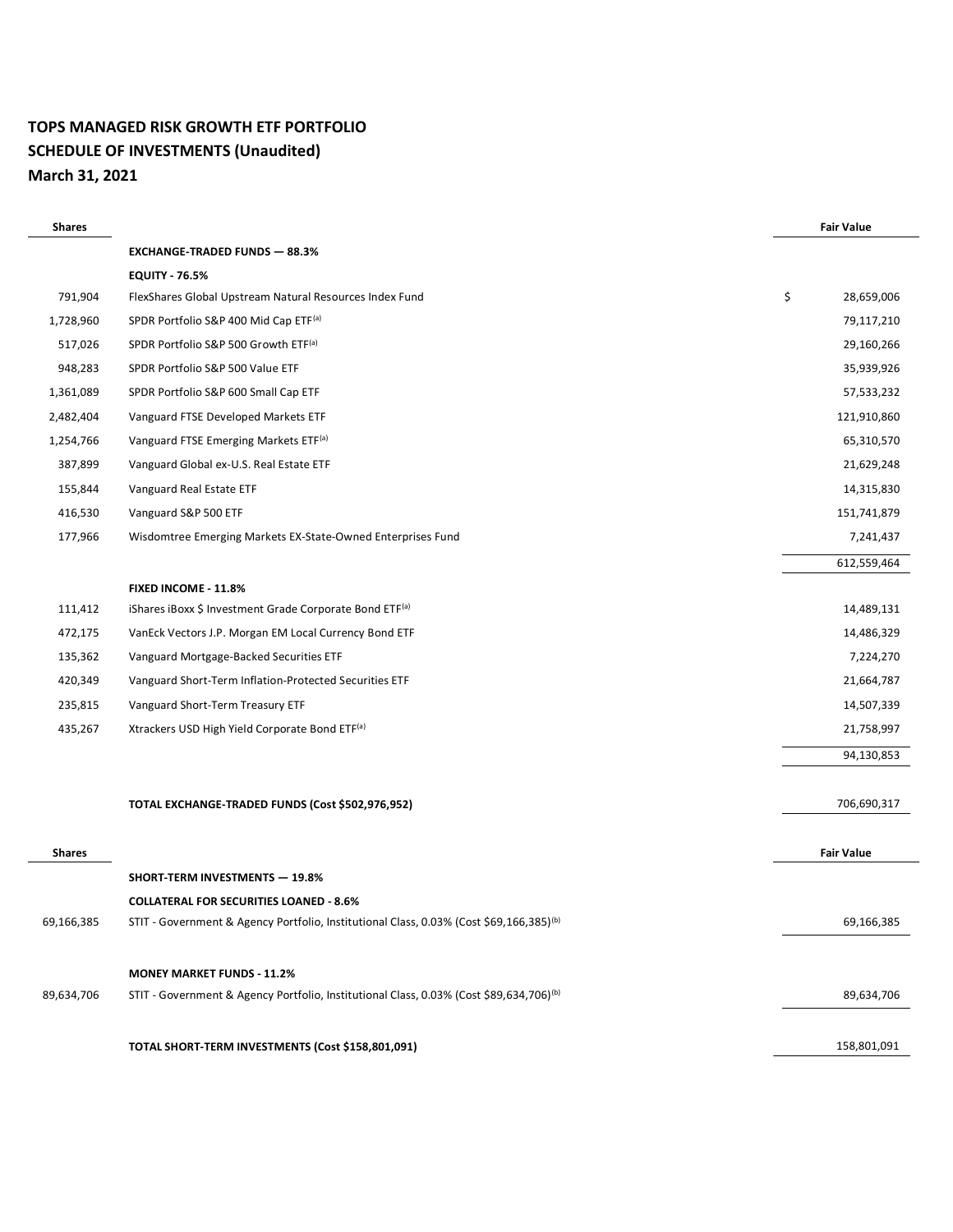### **TOPS MANAGED RISK GROWTH ETF PORTFOLIO SCHEDULE OF INVESTMENTS (Unaudited) (Continued) March 31, 2021**

| <b>Fair Value</b> |
|-------------------|
| 865,491,408       |
| (65, 100, 907)    |
| 800,390,501       |
|                   |

#### **OPEN FUTURES CONTRACTS**

| Number of        |                                    |                   |                                |                                |
|------------------|------------------------------------|-------------------|--------------------------------|--------------------------------|
| <b>Contracts</b> | <b>Open Long Futures Contracts</b> | <b>Expiration</b> | Notional Amount <sup>(c)</sup> | <b>Unrealized Depreciation</b> |
| 106              | CBOT 5 Year US Treasury Note       |                   | 06/30/2021 \$13,080,188        | (160,070)                      |
|                  | <b>TOTAL FUTURES CONTRACTS</b>     |                   |                                |                                |

#### **OPEN FUTURES CONTRACTS**

| Number of        |                                                       |                   |                                | <b>Unrealized Appreciation</b> |
|------------------|-------------------------------------------------------|-------------------|--------------------------------|--------------------------------|
| <b>Contracts</b> | <b>Open Short Futures Contracts</b>                   | <b>Expiration</b> | Notional Amount <sup>(c)</sup> | (Depreciation)                 |
| 64               | CME E-Mini Russell 2000 Index Futures                 | 06/18/2021        | \$7,112,000                    | 290,383                        |
| 136              | CME E-Mini Standard & Poor's 500 Index Futures        | 06/18/2021        | 26,978,320                     | (260, 228)                     |
| 43               | CME E-Mini Standard & Poor's MidCap 400 Index Futures | 06/18/2021        | 11,202,790                     | 43,525                         |
| 150              | ICE US Mini MSCI EAFE Index Futures                   | 06/18/2021        | 16,440,000                     | 42,605                         |
| 189              | ICE US MSCI Emerging Markets EM Index Futures         | 06/18/2021        | 12,497,625                     | 47,630                         |
|                  | <b>TOTAL FUTURES CONTRACTS</b>                        |                   |                                | 163,915                        |

ETF - Exchange-Traded Fund

SPDR - Standard & Poor's Depositary Receipt

(a) All or a portion of the security is on loan. The total fair value of the securities on loan as of March 31, 2021 was \$99,568,184. The loaned securities were secured with cash collateral of \$69,166,385 and non-cash collateral of \$32,531,884. The non-cash collateral consists of short-term investments and long-term bonds and is held for benefit of the Portfolio at the Portfolio's custodian. The Portfolio cannot pledge or resell the collateral.

(b) Rate disclosed is the seven day effective yield as of March 31, 2021.

<sup>(c)</sup> The amounts shown are the underlying reference notional amounts to stock exchange indices and equities upon which the fair value of the futures contracts held by the Fund are based. Notional values do not represent the current fair value of, and are not necessarily indicative of the future cash flows of the Fund's futures contracts. Further, the underlying price changes in relation to the variables specified by the notional values affects the fair value of these derivative financial instruments. The notional values as set forth within this schedule do not purport to represent economic value at risk to the Fund.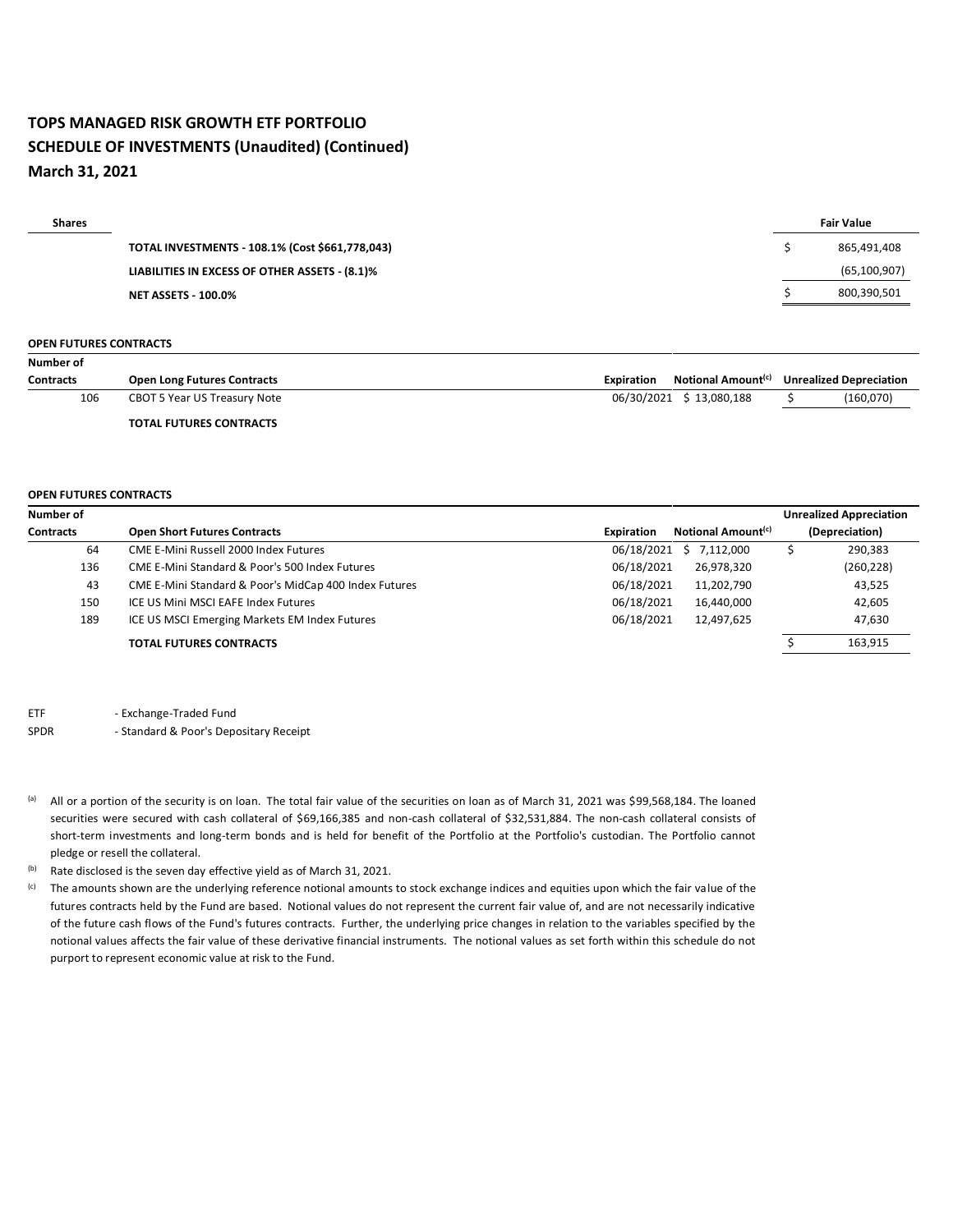# **TOPS MANAGED RISK MODERATE GROWTH ETF PORTFOLIO SCHEDULE OF INVESTMENTS (Unaudited) March 31, 2021**

| <b>Shares</b> |                                                                                                     | <b>Fair Value</b> |
|---------------|-----------------------------------------------------------------------------------------------------|-------------------|
|               | <b>EXCHANGE-TRADED FUNDS - 88.3%</b>                                                                |                   |
|               | <b>EQUITY - 58.5%</b>                                                                               |                   |
| 791,281       | FlexShares Global Upstream Natural Resources Index Fund                                             | \$<br>28,636,459  |
| 1,256,436     | SPDR Portfolio S&P 400 Mid Cap ETF <sup>(a)</sup>                                                   | 57,494,511        |
| 258,311       | SPDR Portfolio S&P 500 Growth ETF                                                                   | 14,568,740        |
| 568,522       | SPDR Portfolio S&P 500 Value ETF                                                                    | 21,546,984        |
| 1,020,007     | SPDR Portfolio S&P 600 Small Cap ETF                                                                | 43,115,696        |
| 1,750,930     | Vanguard FTSE Developed Markets ETF                                                                 | 85,988,173        |
| 973,279       | Vanguard FTSE Emerging Markets ETF <sup>(a)</sup>                                                   | 50,659,172        |
| 385,975       | Vanguard Global ex-U.S. Real Estate ETF                                                             | 21,521,966        |
| 155,723       | Vanguard Real Estate ETF                                                                            | 14,304,715        |
| 356,761       | Vanguard S&P 500 ETF                                                                                | 129,968,033       |
|               |                                                                                                     | 467,804,449       |
|               | <b>FIXED INCOME - 29.8%</b>                                                                         |                   |
| 277,873       | iShares iBoxx \$ Investment Grade Corporate Bond ETF <sup>(a)</sup>                                 | 36,137,384        |
| 2,071,170     | SPDR Portfolio Short Term Corporate Bond ETF                                                        | 64,848,332        |
| 471,804       | VanEck Vectors J.P. Morgan EM Local Currency Bond ETF                                               | 14,474,947        |
| 107,646       | Vanguard Intermediate-Term Treasury ETF                                                             | 7,237,041         |
| 270,644       | Vanguard Mortgage-Backed Securities ETF(a)                                                          | 14,444,270        |
| 838,935       | Vanguard Short-Term Inflation-Protected Securities ETF                                              | 43,238,710        |
| 234,891       | Vanguard Short-Term Treasury ETF                                                                    | 14,450,494        |
| 126,581       | Vanguard Total International Bond ETF <sup>(a)</sup>                                                | 7,230,307         |
| 723,457       | Xtrackers USD High Yield Corporate Bond ETF(a)                                                      | 36,165,615        |
|               |                                                                                                     | 238,227,100       |
|               |                                                                                                     |                   |
|               | TOTAL EXCHANGE-TRADED FUNDS (Cost \$545,913,089)                                                    | 706,031,549       |
|               |                                                                                                     |                   |
| <b>Shares</b> |                                                                                                     | <b>Fair Value</b> |
|               | <b>SHORT-TERM INVESTMENTS - 16.5%</b>                                                               |                   |
|               | <b>COLLATERAL FOR SECURITIES LOANED - 4.9%</b>                                                      |                   |
| 39,460,507    | STIT - Government & Agency Portfolio, Institutional Class, 0.03% (Cost \$39,460,507) <sup>(b)</sup> | 39,460,507        |
|               | <b>MONEY MARKET FUNDS - 11.6%</b>                                                                   |                   |
| 92,990,952    | STIT - Government & Agency Portfolio, Institutional Class, 0.03% (Cost \$92,990,952) <sup>(b)</sup> | 92,990,952        |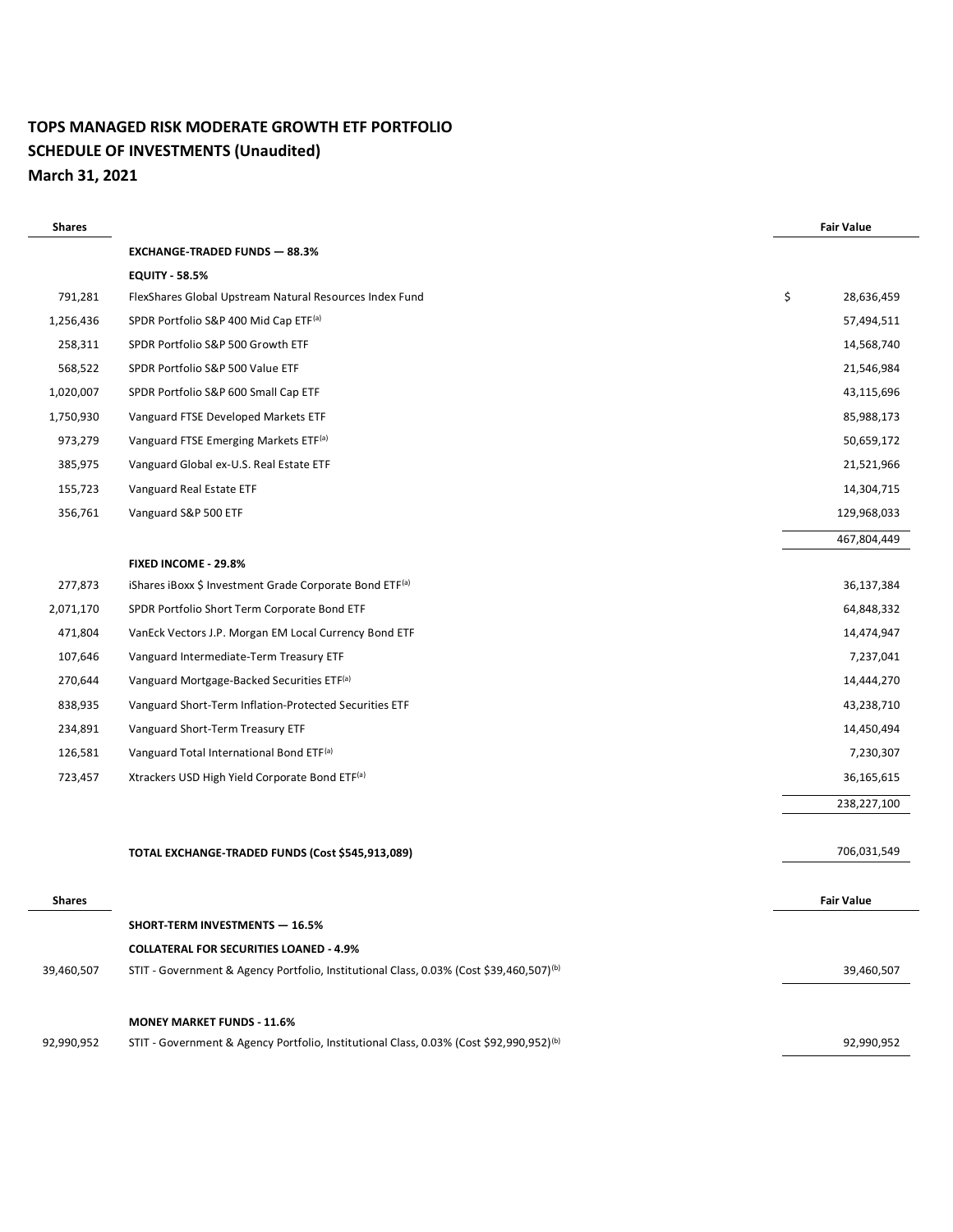## **TOPS MANAGED RISK MODERATE GROWTH ETF PORTFOLIO SCHEDULE OF INVESTMENTS (Unaudited) (Continued) March 31, 2021**

| <b>Shares</b> |                                                   | <b>Fair Value</b> |                |
|---------------|---------------------------------------------------|-------------------|----------------|
|               | SHORT-TERM INVESTMENTS - 16.6% (Continued)        |                   |                |
|               | TOTAL SHORT-TERM INVESTMENTS (Cost \$132,451,459) |                   | 132,451,459    |
|               |                                                   |                   |                |
|               | TOTAL INVESTMENTS - 104.8% (Cost \$678,364,548)   |                   | 838,483,008    |
|               | LIABILITIES IN EXCESS OF OTHER ASSETS - (4.8)%    |                   | (38, 543, 416) |
|               | <b>NET ASSETS - 100.0%</b>                        |                   | 799,939,592    |
|               |                                                   |                   |                |

#### **OPEN FUTURES CONTRACTS**

| Number of        |                                    |                                                     |                                |
|------------------|------------------------------------|-----------------------------------------------------|--------------------------------|
| <b>Contracts</b> | <b>Open Long Futures Contracts</b> | Notional Amount <sup>(c)</sup><br><b>Expiration</b> | <b>Unrealized Depreciation</b> |
| 250              | CBOT 5 Year US Treasury Note       | 06/30/2021 \$30,849,500                             | (397, 375)                     |
|                  | <b>TOTAL FUTURES CONTRACTS</b>     |                                                     |                                |

#### **OPEN FUTURES CONTRACTS**

| Number of        |                                                |                   |                                | <b>Unrealized Appreciation</b> |  |
|------------------|------------------------------------------------|-------------------|--------------------------------|--------------------------------|--|
| <b>Contracts</b> | <b>Open Short Futures Contracts</b>            | <b>Expiration</b> | Notional Amount <sup>(c)</sup> | (Depreciation)                 |  |
|                  | CME E-Mini Standard & Poor's 500 Index Futures | 06/18/2021        | 198,370                        | (1, 307)                       |  |
|                  | ICE US Mini MSCI EAFE Index Futures            | 06/18/2021        | 109,600                        | 440                            |  |
|                  | ICE US MSCI Emerging Markets EM Index Futures  | 06/18/2021        | 66.125                         | (855)                          |  |
|                  | <b>TOTAL FUTURES CONTRACTS</b>                 |                   |                                | (1, 722)                       |  |

ETF - Exchange-Traded Fund

- (a) All or a portion of the security is on loan. The total fair value of the securities on loan as of March 31, 2021 was \$94,216,633. The loaned securities were secured with cash collateral of \$39,460,507 and non-cash collateral of \$56,936,946. The non-cash collateral consists of short-term investments and long-term bonds and is held for benefit of the Portfolio at the Portfolio's custodian. The Portfolio cannot pledge or resell the collateral.
- (b) Rate disclosed is the seven day effective yield as of March 31, 2021.
- <sup>(c)</sup> The amounts shown are the underlying reference notional amounts to stock exchange indices and equities upon which the fair value of the futures contracts held by the Fund are based. Notional values do not represent the current fair value of, and are not necessarily indicative of the future cash flows of the Fund's futures contracts. Further, the underlying price changes in relation to the variables specified by the notional values affects the fair value of these derivative financial instruments. The notional values as set forth within this schedule do not purport to represent economic value at risk to the Fund.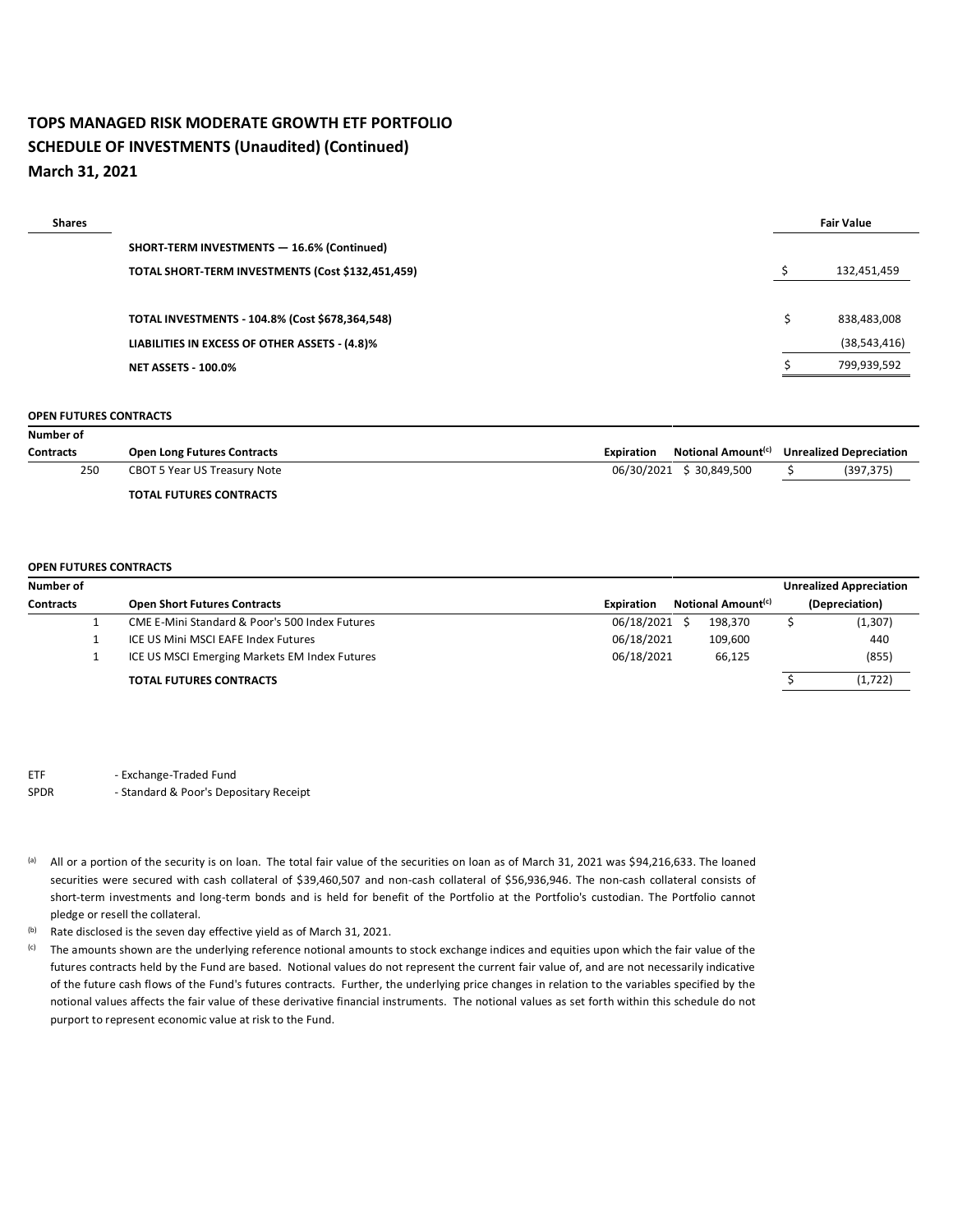#### **TOPS MANAGED RISK FLEX ETF PORTFOLIO SCHEDULE OF INVESTMENTS (Unaudited) March 31, 2021**

| <b>Shares</b> |                                                                                                     | <b>Fair Value</b> |
|---------------|-----------------------------------------------------------------------------------------------------|-------------------|
|               | <b>EXCHANGE-TRADED FUNDS - 88.5%</b>                                                                |                   |
|               | <b>EQUITY - 49.7%</b>                                                                               |                   |
| 116,588       | FlexShares Global Upstream Natural Resources Index Fund                                             | \$<br>4,219,320   |
| 185,124       | SPDR Portfolio S&P 400 Mid Cap ETF                                                                  | 8,471,274         |
| 51,326        | SPDR Portfolio S&P 500 Growth ETF(a)                                                                | 2,894,786         |
| 221,858       | SPDR Portfolio S&P 500 Value ETF                                                                    | 8,408,418         |
| 166,954       | SPDR Portfolio S&P 600 Small Cap ETF(a)                                                             | 7,057,146         |
| 258,295       | Vanguard FTSE Developed Markets ETF                                                                 | 12,684,867        |
| 163,084       | Vanguard FTSE Emerging Markets ETF <sup>(a)</sup>                                                   | 8,488,522         |
| 75,339        | Vanguard Global ex-U.S. Real Estate ETF                                                             | 4,200,903         |
| 45,893        | Vanguard Real Estate ETF                                                                            | 4,215,731         |
| 46,576        | Vanguard S&P 500 ETF                                                                                | 16,967,637        |
|               |                                                                                                     | 77,608,604        |
|               | FIXED INCOME - 38.8%                                                                                |                   |
| 76,012        | iShares iBoxx \$ Investment Grade Corporate Bond ETF <sup>(a)</sup>                                 | 9,885,361         |
| 139,209       | SPDR Bloomberg Barclays Investment Grade Floating Rate ETF                                          | 4,265,364         |
| 271,542       | SPDR Portfolio Short Term Corporate Bond ETF                                                        | 8,501,980         |
| 139,038       | VanEck Vectors J.P. Morgan EM Local Currency Bond ETF                                               | 4,265,686         |
| 41,616        | Vanguard Intermediate-Term Treasury ETF                                                             | 2,797,844         |
| 52,918        | Vanguard Mortgage-Backed Securities ETF                                                             | 2,824,234         |
| 273,255       | Vanguard Short-Term Inflation-Protected Securities ETF                                              | 14,083,562        |
| 114,553       | Vanguard Short-Term Treasury ETF                                                                    | 7,047,301         |
| 24,853        | Vanguard Total International Bond ETF                                                               | 1,419,603         |
| 113,363       | Xtrackers USD High Yield Corporate Bond ETF(a)                                                      | 5,667,016         |
|               |                                                                                                     | 60,757,951        |
|               | TOTAL EXCHANGE-TRADED FUNDS (Cost \$112,140,810)                                                    | 138,366,555       |
| <b>Shares</b> |                                                                                                     | <b>Fair Value</b> |
|               | <b>SHORT-TERM INVESTMENTS - 17.8%</b>                                                               |                   |
|               | <b>COLLATERAL FOR SECURITIES LOANED - 6.7%</b>                                                      |                   |
| 10,557,915    | STIT - Government & Agency Portfolio, Institutional Class, 0.03% (Cost \$10,557,915) <sup>(b)</sup> | 10,557,915        |